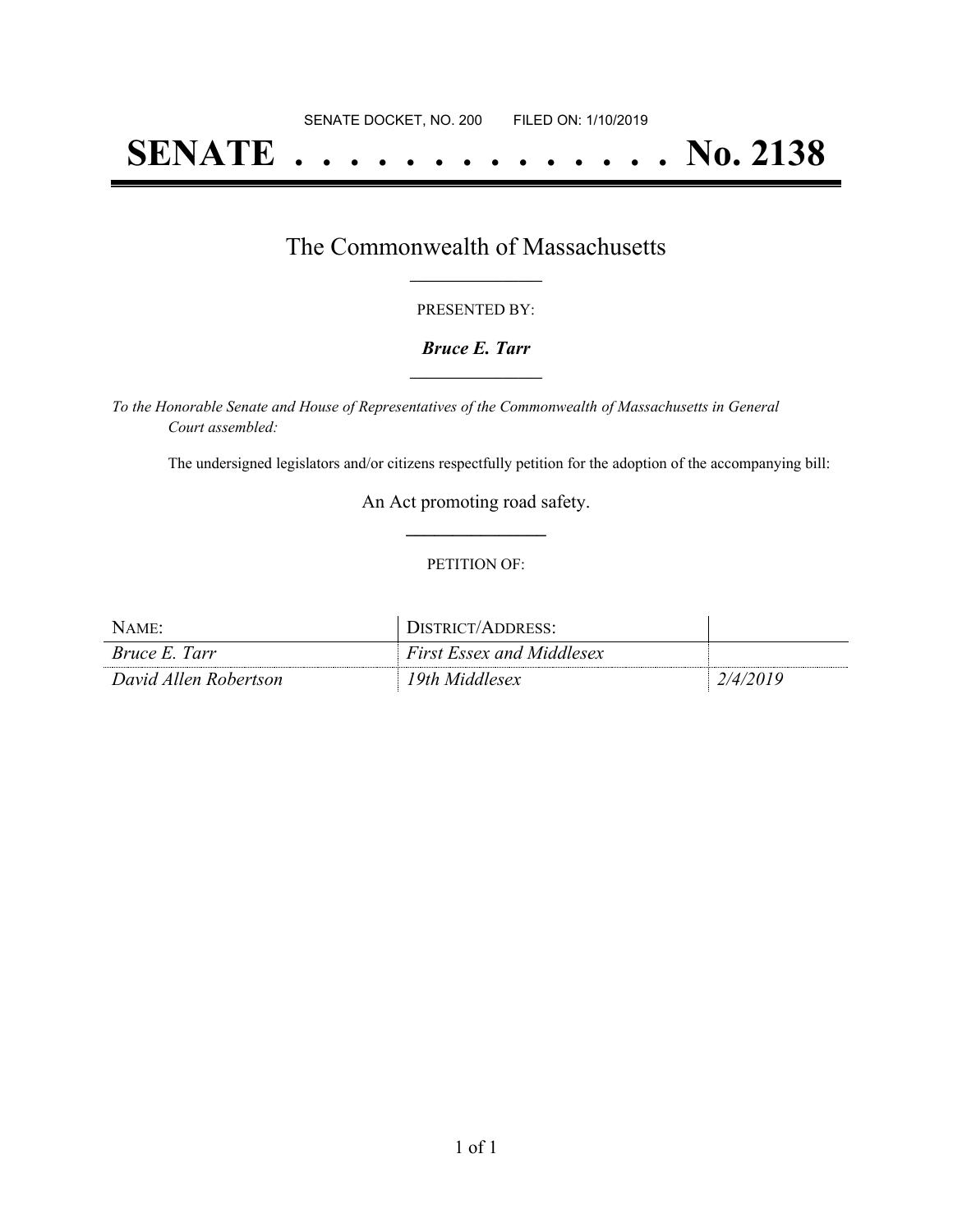## **SENATE . . . . . . . . . . . . . . No. 2138**

By Mr. Tarr, a petition (accompanied by bill, Senate, No. 2138) of Bruce E. Tarr and David Allen Robertson for legislation to promote road safety. Transportation.

#### [SIMILAR MATTER FILED IN PREVIOUS SESSION SEE SENATE, NO. *1989* OF 2017-2018.]

## The Commonwealth of Massachusetts

**In the One Hundred and Ninety-First General Court (2019-2020) \_\_\_\_\_\_\_\_\_\_\_\_\_\_\_**

**\_\_\_\_\_\_\_\_\_\_\_\_\_\_\_**

An Act promoting road safety.

Be it enacted by the Senate and House of Representatives in General Court assembled, and by the authority *of the same, as follows:*

1 SECTION 1. The Registrar of Motor Vehicles shall initiate a voluntary program allowing

2 interested individuals to obtain from the Registry a yellow dot window decal for placement on

3 their motor vehicle and a yellow dot folder for placement in the glove compartment of the motor

4 vehicle. Program participation shall be limited to individuals 62 years of age or over and to

5 individuals with a chronic illness.

6 The purpose of the yellow dot program is to assist participants by making critical health

7 information readily available to emergency medical responders and law enforcement personnel

8 in the event of a motor vehicle accident, a medical emergency, or any other interaction involving

9 emergency medical responders or law enforcement personnel.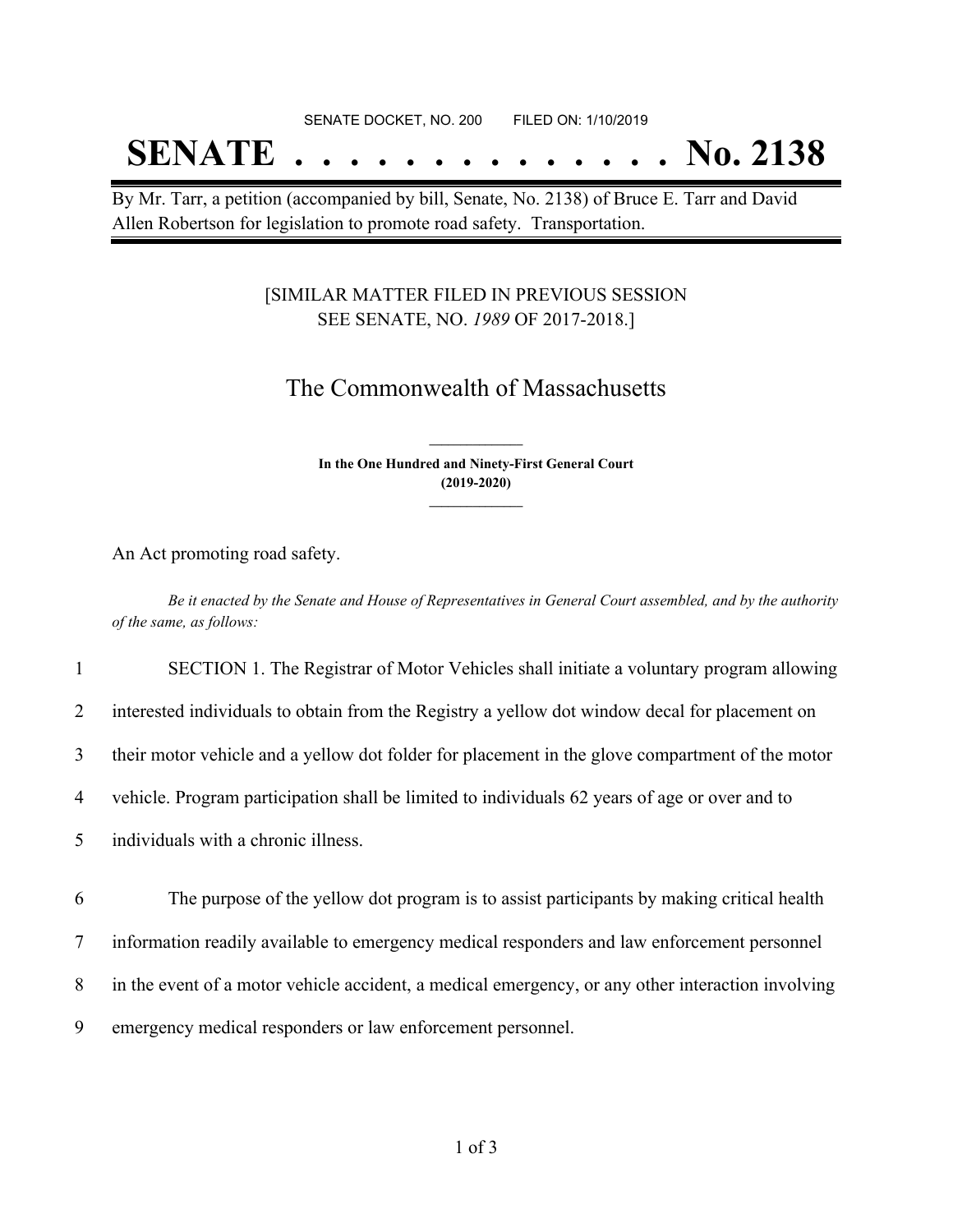Participants shall affix the yellow dot window decal on the operator's side of the motor vehicle's rear window in the lower corner. The purpose of the decal is to alert emergency medical responders or law enforcement personnel and notify them to search the glove compartment of the motor vehicle for the corresponding yellow dot folder, which shall include the participant's health information. The purpose of the information in the folder is to assist emergency medical responders and law enforcement personnel in positively identifying the participant, communicating with the participant's family or emergency contacts, and ensuring that the participant's current medications and preexisting medical conditions are considered when treatment is administered for any injury the participant suffers in a motor vehicle accident; when treatment is administered for any other medical emergency; or when any other interaction involving emergency medical responders or law enforcement personnel occurs. SECTION 2. In designing the yellow dot program materials, the Registrar, in consultation with the department of public health and the executive office of elder affairs, shall give consideration to the program materials used by similar programs in other states in order to maximize uniformity. Program materials shall include, but need not be limited to: (1) a yellow decal of a size and design to be determined by the Registrar which will be affixed to the rear driver's side window of the program participant's vehicle; (2) a health information card which provides space for a program participant to attach a recent photograph and indicate the participant's name, emergency contact information, physicians' names and contact information, medical conditions, recent surgeries, allergies,

of 3